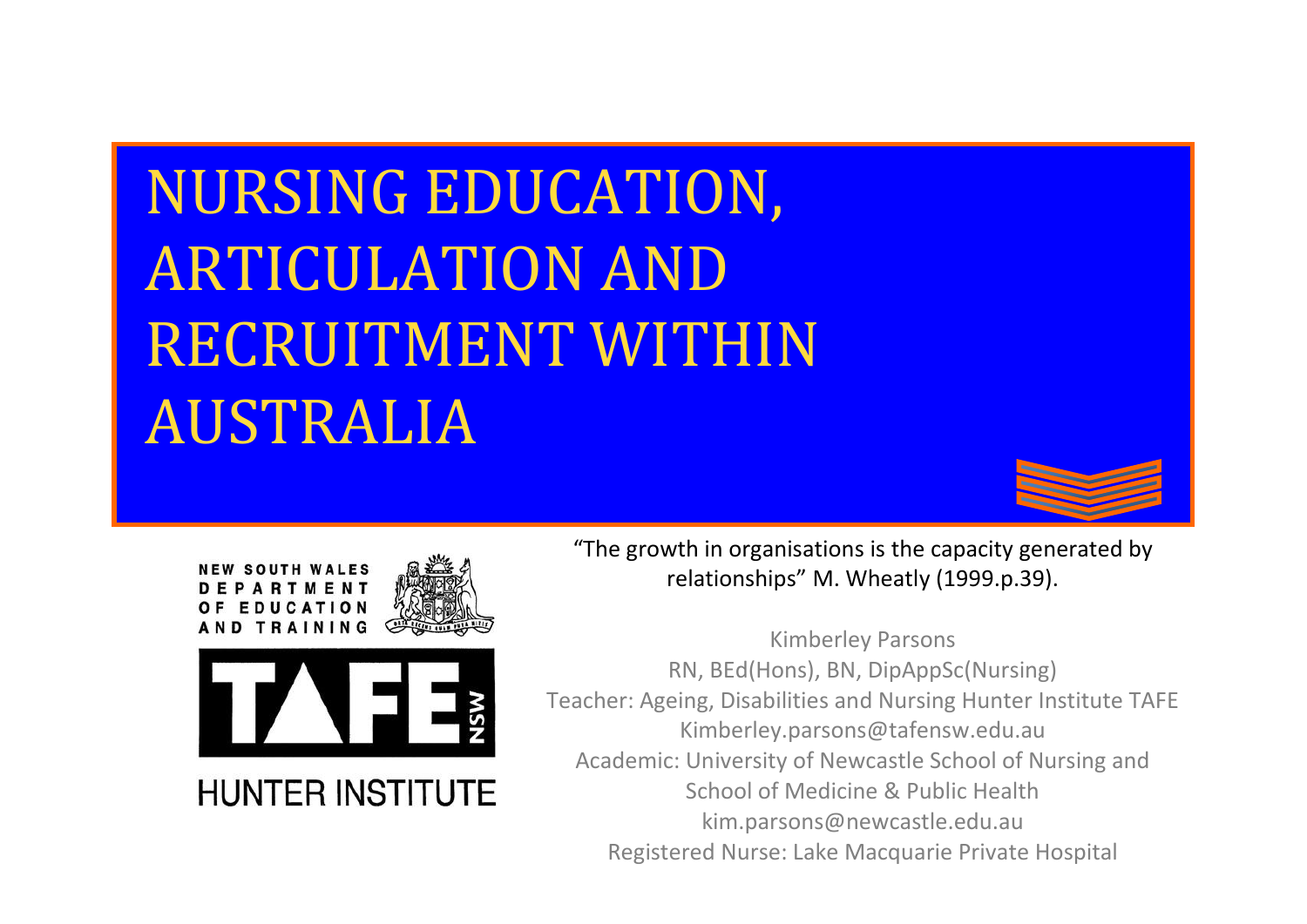# **Workshop**

- Introduction
- Overview of Initial project
- Development of project
- Digital story

- Collective solution discussion and data collection from workshop participants
- Potential for future projects- closure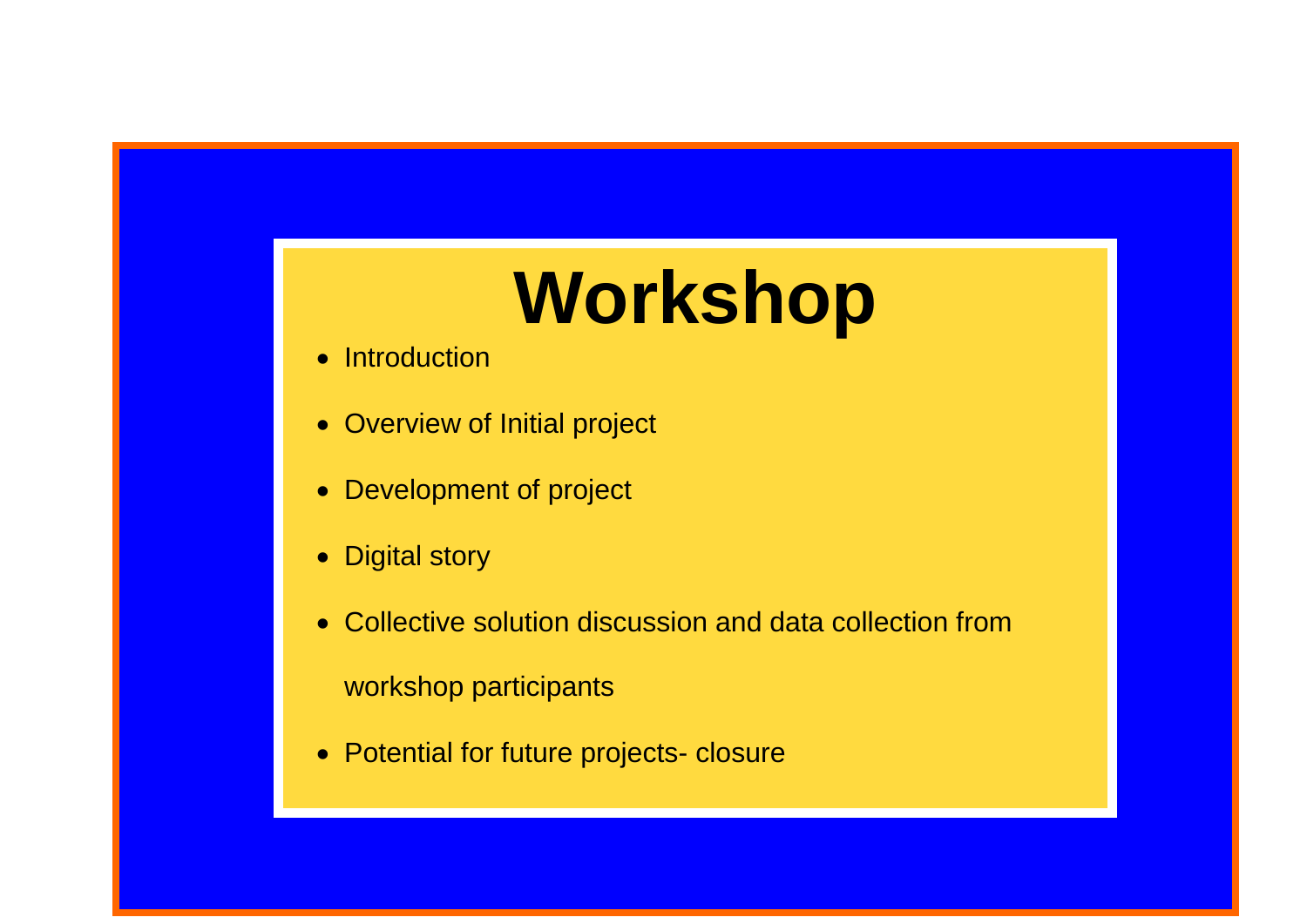employment opportunities Working together to enhance nursing employment opportunities nursing enhance Working together to



together to optimise the culture of Nursing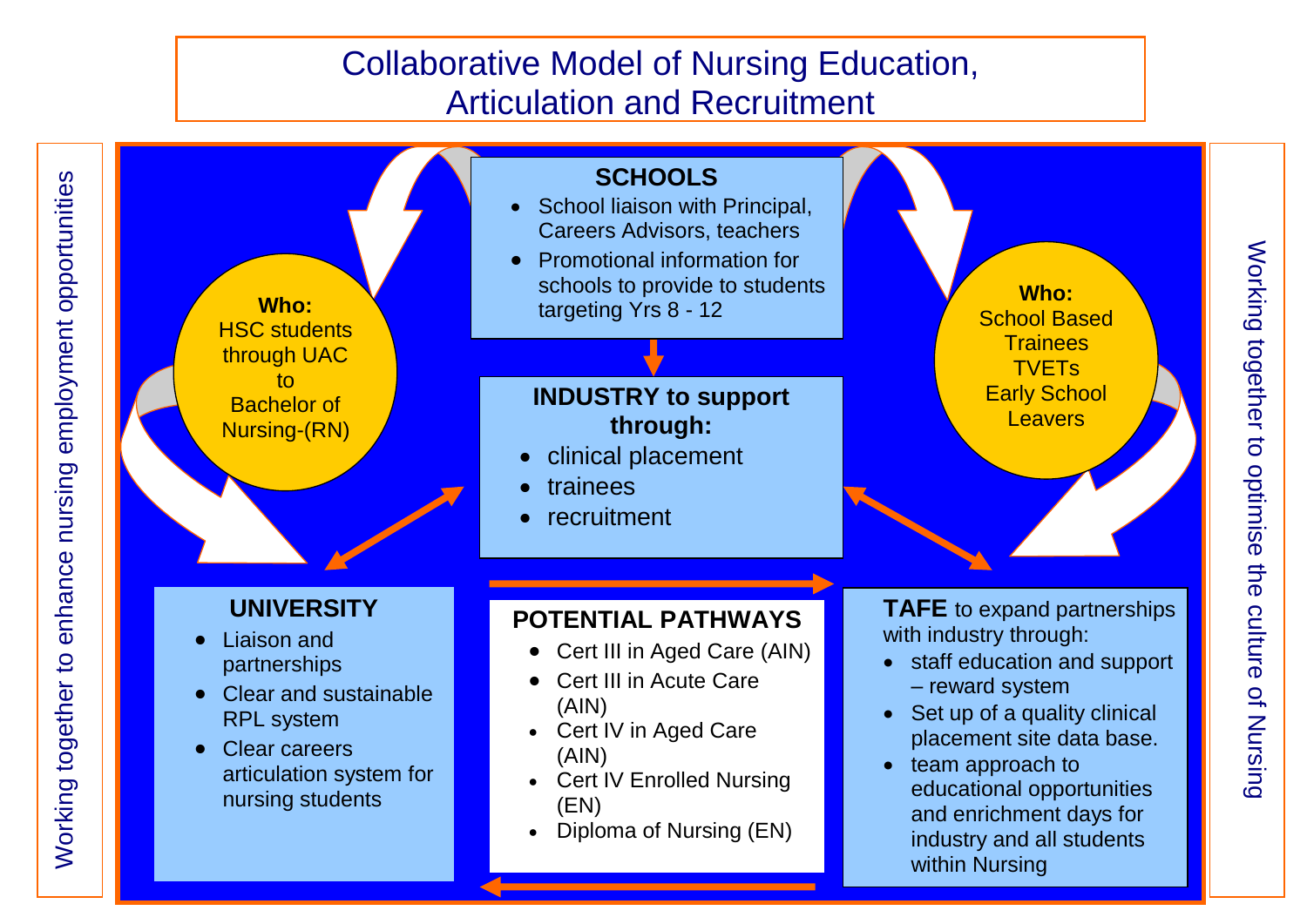#### **Communication**

- Liaise with Principle, School Advisors and teachers to promote possible courses for TVETs and SBT's and School leavers.
- Support and information systems in place to support schools.

**SCHOOLS**

**What can School Aged People bring to Industry?**

New ideas Energy New technologies Innovative ways of looking at things New ways of doing things Motivation & enthusiasm Cultural influence

#### **Articulation**

- Potential to engage students into nursing
- Clear pathways for students
- Access to fee help options
- Potential for diverse course options
- Gives school aged students a taste of various career options
- Possible employment during and post training.

#### **Marketing**

- Market at Information sessions for students and parents.
- **Community** promotion
- **•** Utilise Marketing Dept. at TAFE & Uni for their student projects
- **•** Possible partnerships b/w schools and other VET providers to further support schools *I.e. Interview panels.*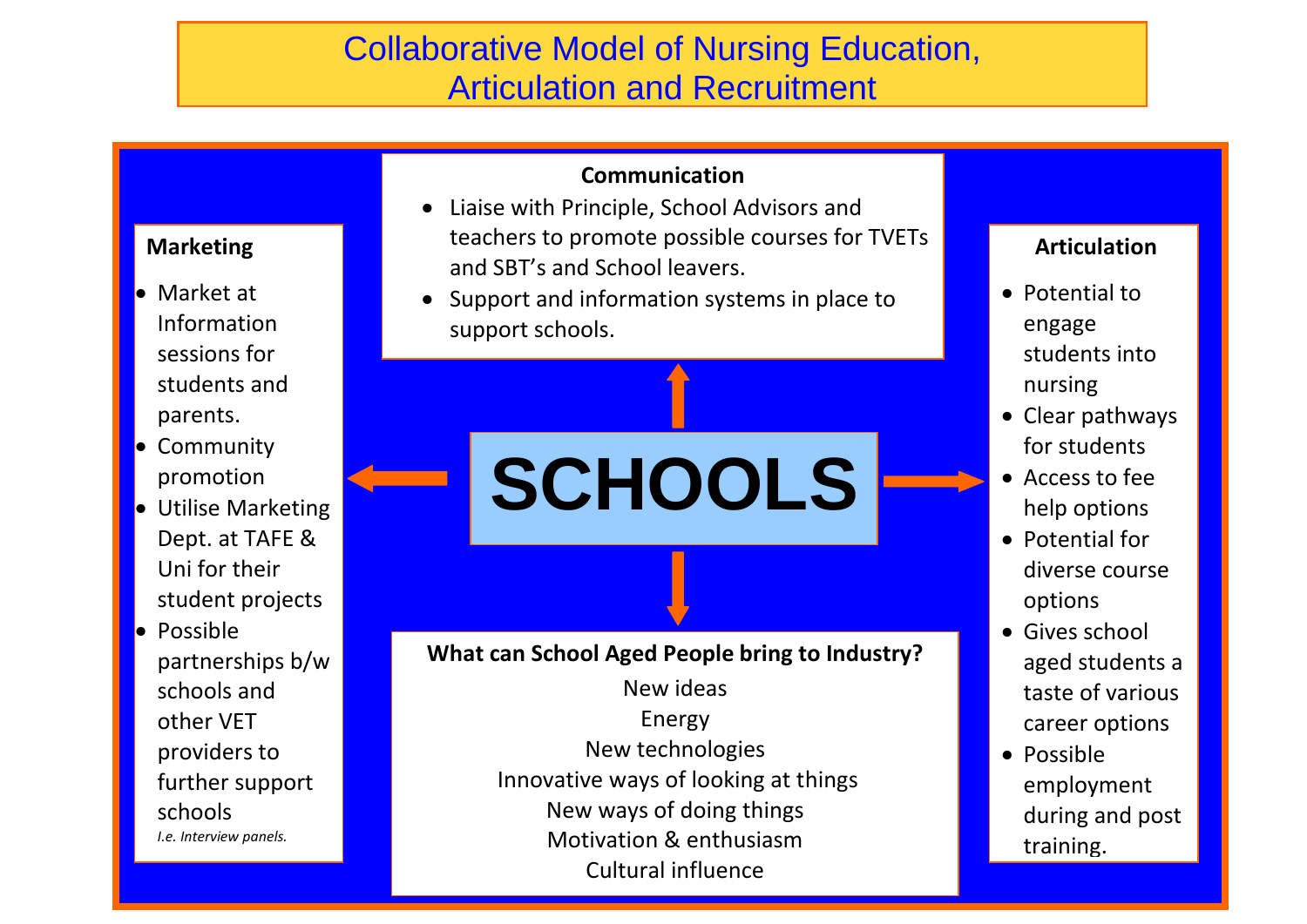#### **Recruitment**

- TVET & SBTs in yr. 11 & 12 enter the HCS via courses.
- Students learn within Industry and can be facilitated as a future employee
- Students can then work as they study in TAFE/ Uni post HSC
- **For future staff.** The state of the state of the state of the state of the state of the state of the state of the  $\bullet$  Fffects of cultural change, PD opportunities act as a magnet

#### **Communication**

Liaison model with Schools, TAFE & Uni for:

- Student placement
- Course pathways/ articulation
- Recruitment of students
- Educational opportunities for students and staff.



- 
- Education opportunities
- Pathways career advancement
- Focus on management styles and communication.

#### **Further Education**

- Mentoring system
- Staff development in exchange for clinical placement hours.
- I.e. management
- Mentoring students catalyst for best practice
- Helps to minimise 'practice theory gap'
- Positive effect on culture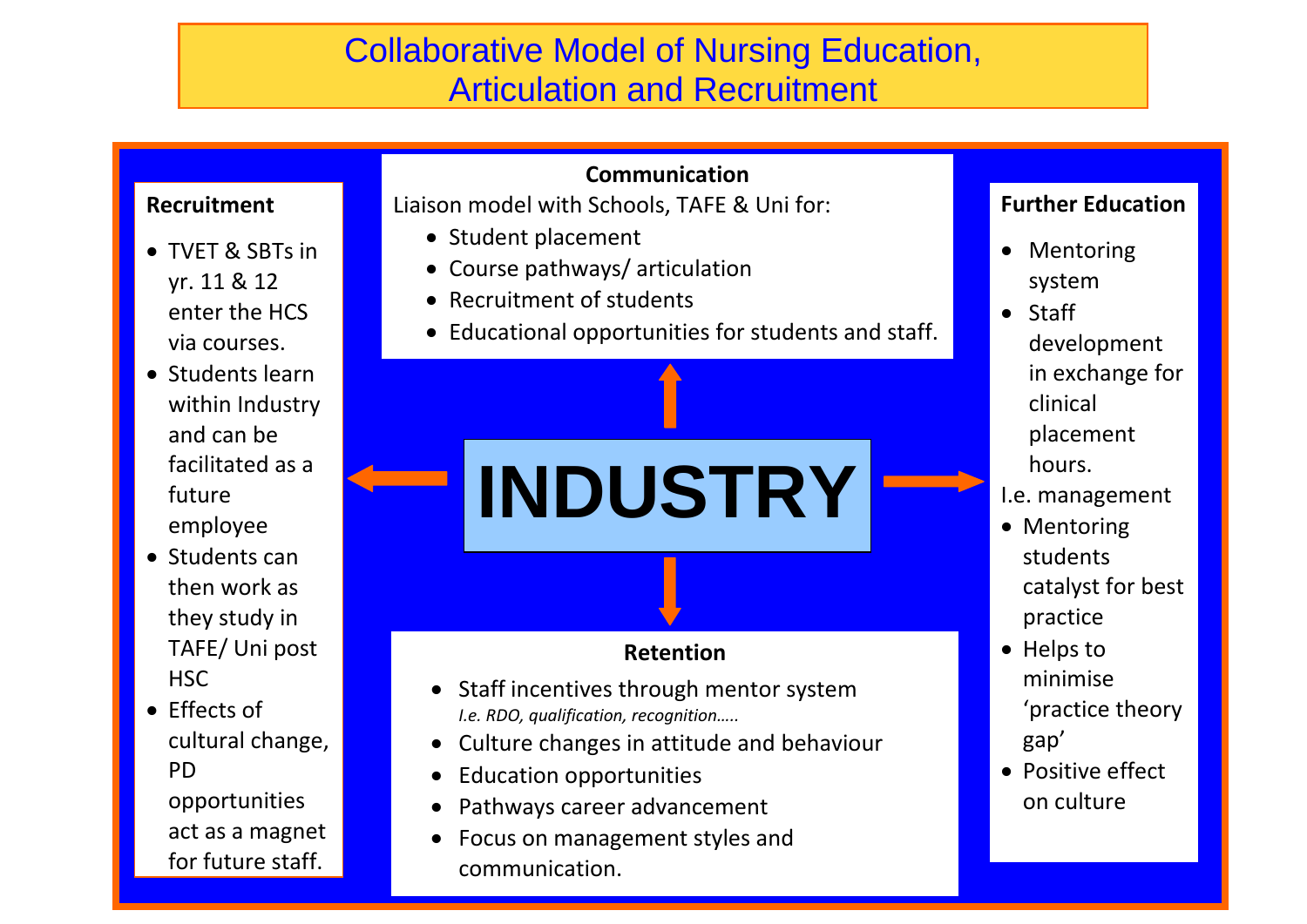#### **Partnerships with University**

- Access grants and work with the university to offer PD courses for industry
- Mapping of courses for articulation I.e. EN & RNallows fee help options for students
- Access interdisciplinary teams such as Marketing and Media for students' projects to create
- marketing resources (within University & TAFE).
- Research opportunities- joint/individual
- **TAFE**

#### **Partnerships with Schools**

- Staff incentives through mentor system *I.e. RDO, qualification, recognition…..*
- Culture changes in attitude and behaviour
- Education opportunities
- Pathways career advancement
- <u>film and the second contract of the second contract of the second contract of the second contract of the second</u> Work with schools: break down any "us & them" barriers.

#### **Partnership with Industry**

- $\bullet$  Establish student mentoring system with University for Industry
- Offer Industry FREE
	- Professional Development ~ **Qualifications** I.e. Management In exchange for student clinical placement
- Create courses to meet needs of Industry

i.e. Ward Clerk-AIN

#### **TAFE Course Provision**

- Target TVET & **SBTs**
- Work with new school age legislation
- Offer taster courses *such as Health & Community Services package*
- Marketing of all TAFE courses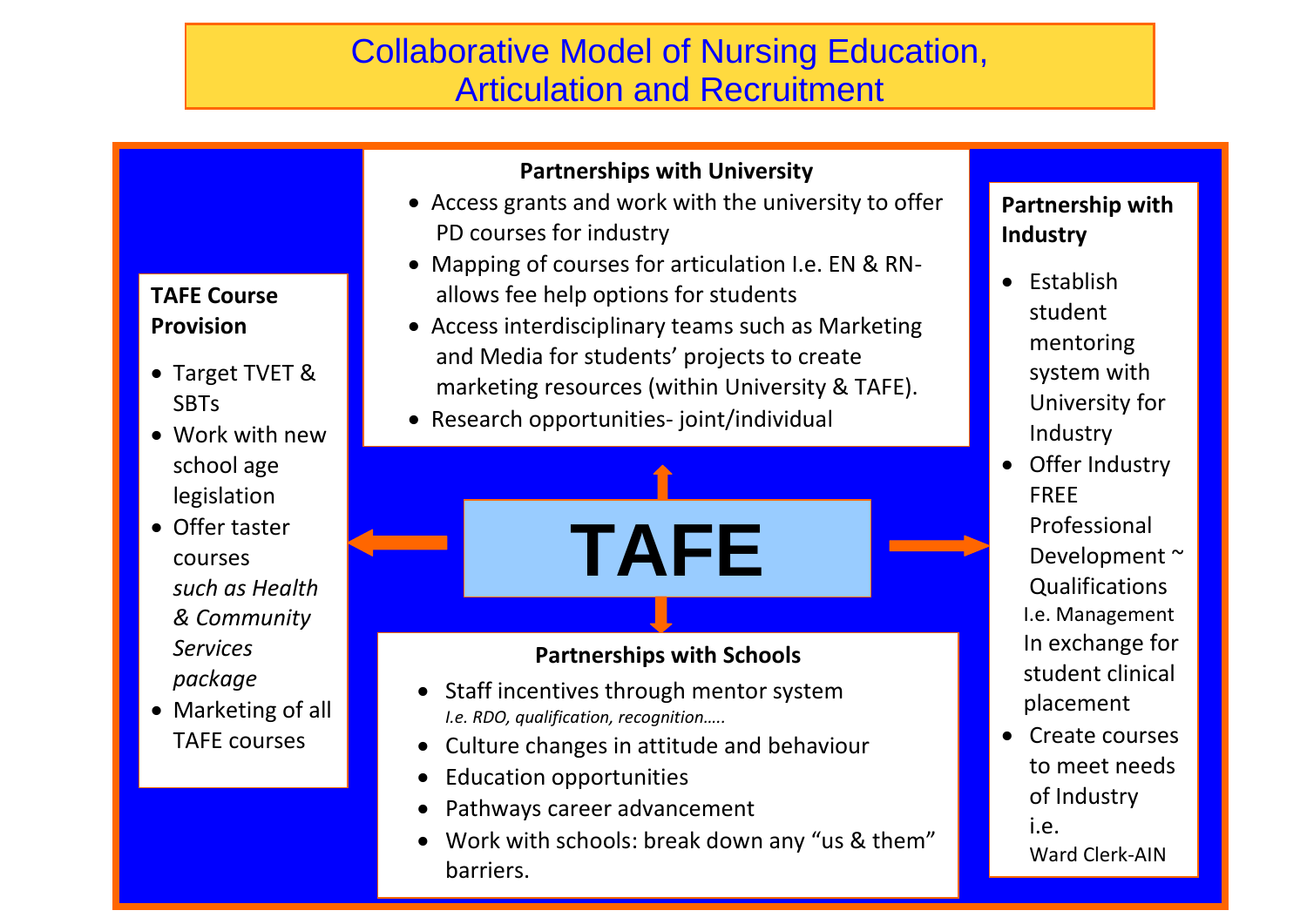#### **Partnerships with TAFE**

- Access grants and work with the TAFE to offer Professional Development courses for industry
- Mapping of courses for articulation i.e. EN & RN
- Access interdisciplinary teams such as Marketing and Media for students' projects to create marketing resources (within University & TAFE).
- Research opportunities- joint/independent.

# **UNIVERSITY**

#### **Partnerships with Schools**

 School information sessions, provision of network to promote pathways and career options for students.

77 - Paul II - Paul II - Paul II - Paul II - Paul II - Paul II - Paul II - Paul II - Paul II - Paul II - Paul

#### **Partnership with Industry**

- $\bullet$  Establish student mentoring system with TAFE for Industry
- Offer Industry FREE Professional Development ~ **Qualifications** i.e. Management In exchange for student clinical placement
- Joint nursing ventures with Industry i.e. benchmarking best practice.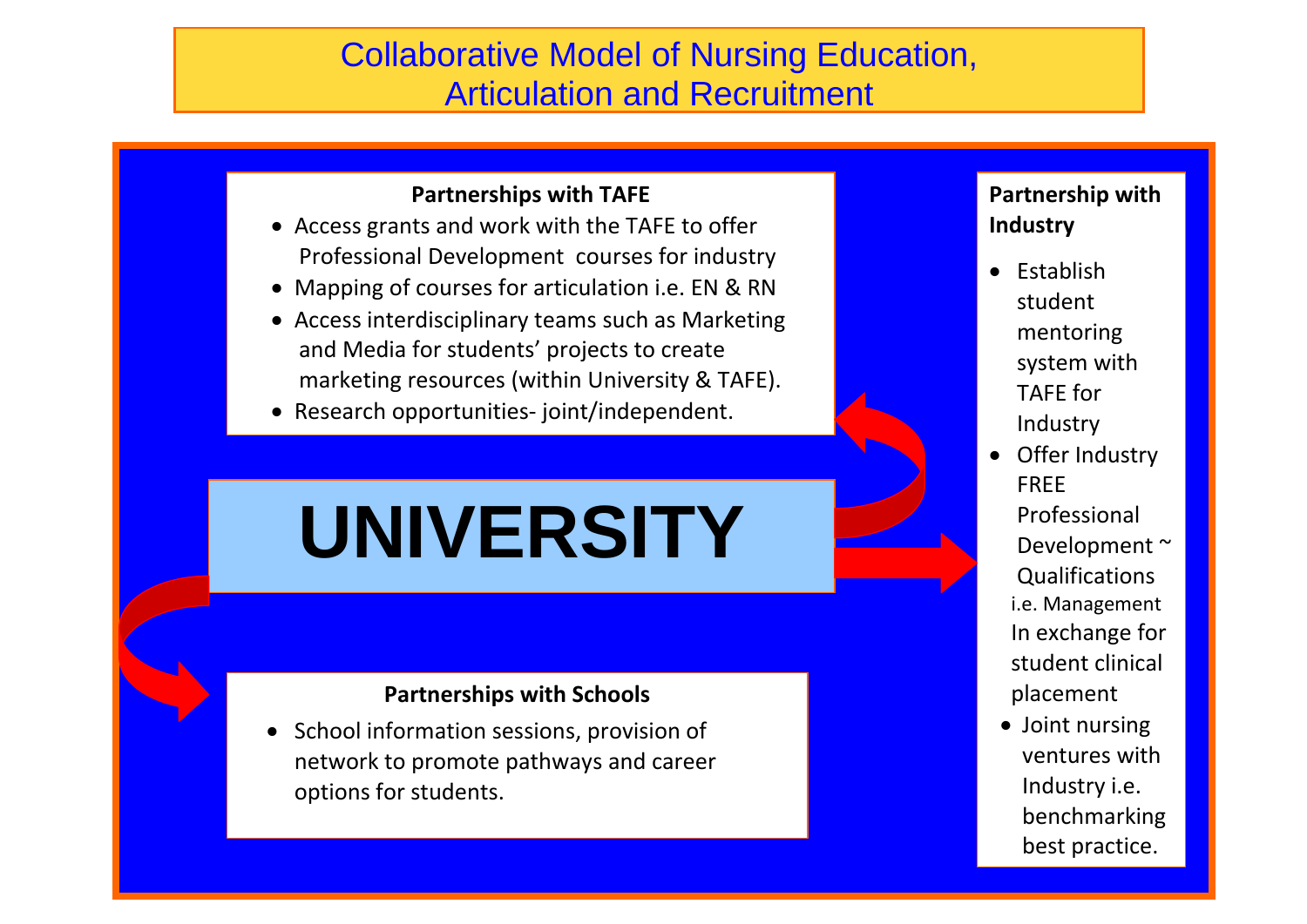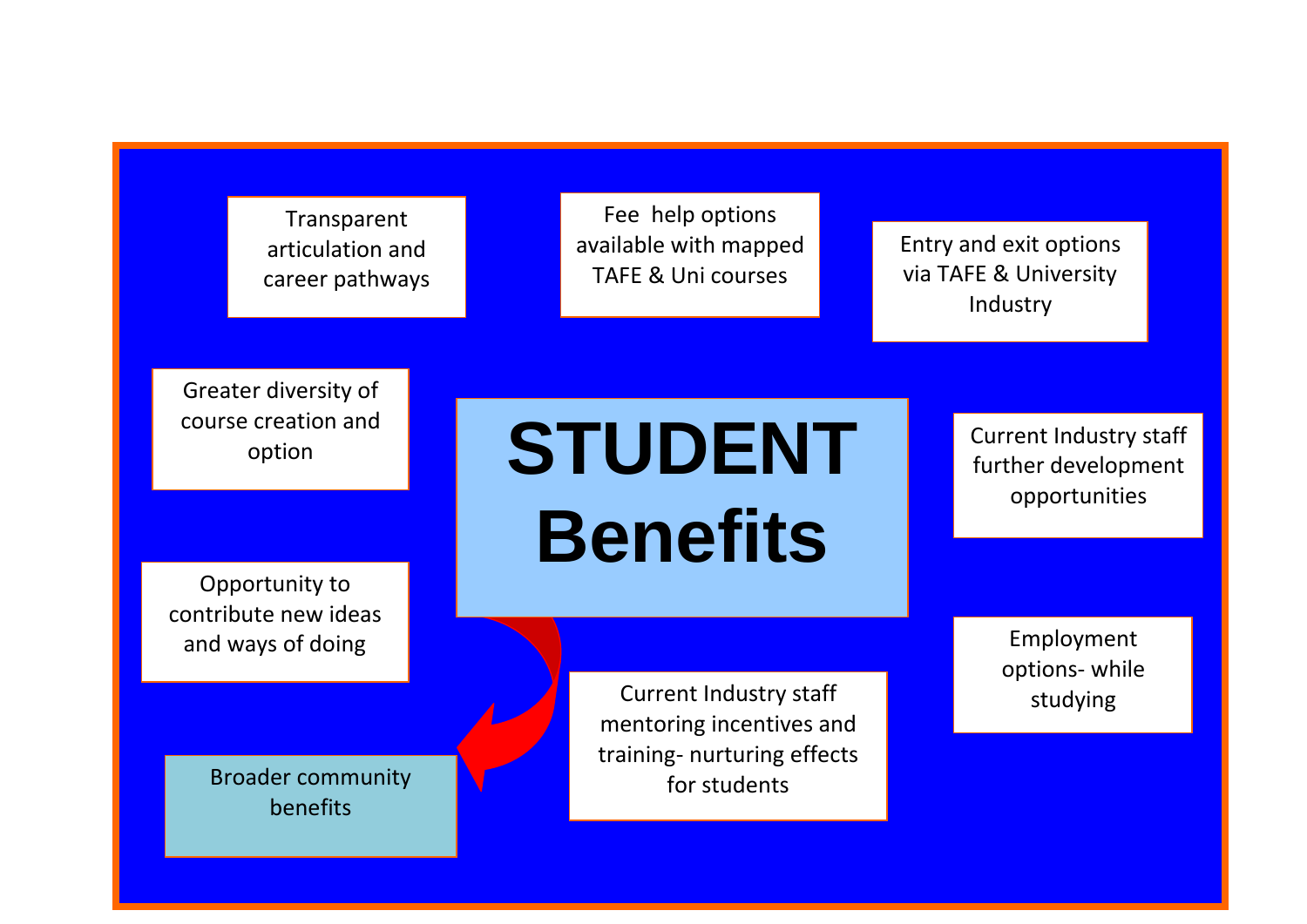# **ISSUES: ISSUES:**

- **Change**
- apnily lo o<br>akahaldar*i*  **Inability to communicate across broad, diverse communities of stakeholders and achievement of co evolution**
- **Culture with an induction of the critical**<br>Sk of student support 8 mentering **lack of student support & mentoring**
- **Management Support**<br>Ilture within education **Culture within education and industry**
- **Community of the Community of the Community Management styles**
- **Community parameters Community perceptions**
- **Belief systems Communication barriers/ systems/ disciplines**
- *RESOURCE AND THE RESOLUTION* **Disparate belief systems/values**
- **The top develops of the development change**<br>mitod resource allocation **Limited resource allocation**
- mitad fima to develop maintain **Competition Limited time to develop, maintain, review and implement change**
- mingo<br>iningl nl **Compatition Clinical placement limitations**
- **Competition**
- **'Us and them' & 'practise theory gap' Silo's e.g. organisational structures**
- **Government of the day of the day of the day of the day. 'Us and them' & 'practise theory gap'**
- **example 3 Government of the day**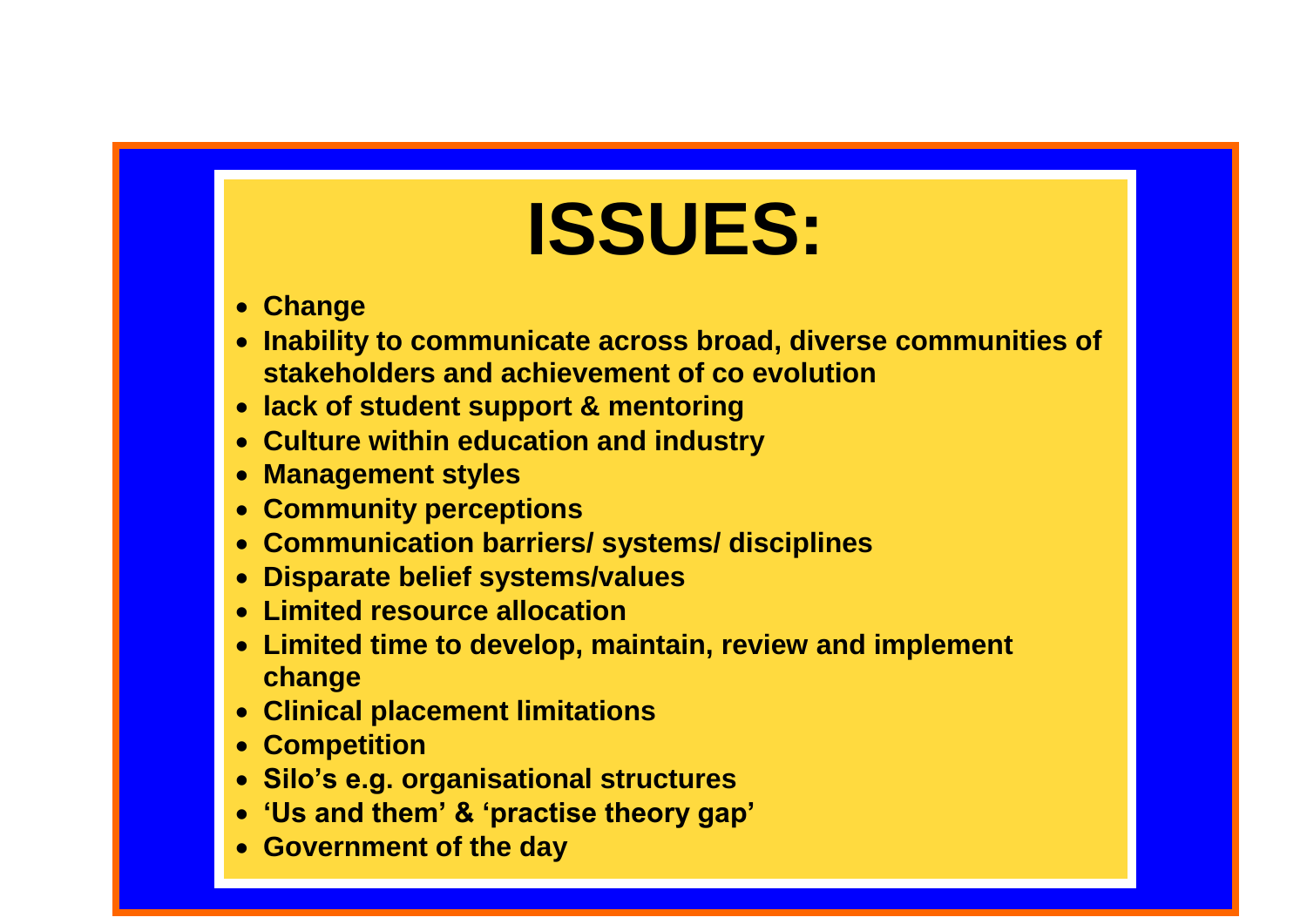## **A FORMULA FOR CHANGE**

*ACTIVE & EFFECTIVE COLLABORATION* **BETWEEN SCHOOLS, TAFE, UNIVERSITY AND INDUSTRY TO ACHIEVE COOPERATIVE SUSTAINABLE OUTCOMES**

100 - 100 - 100 - 100 - 100 - 100 - 100 - 100 - 100 - 100 - 100 - 100 - 100 - 100 - 100 - 100 - 100 - 100 - 10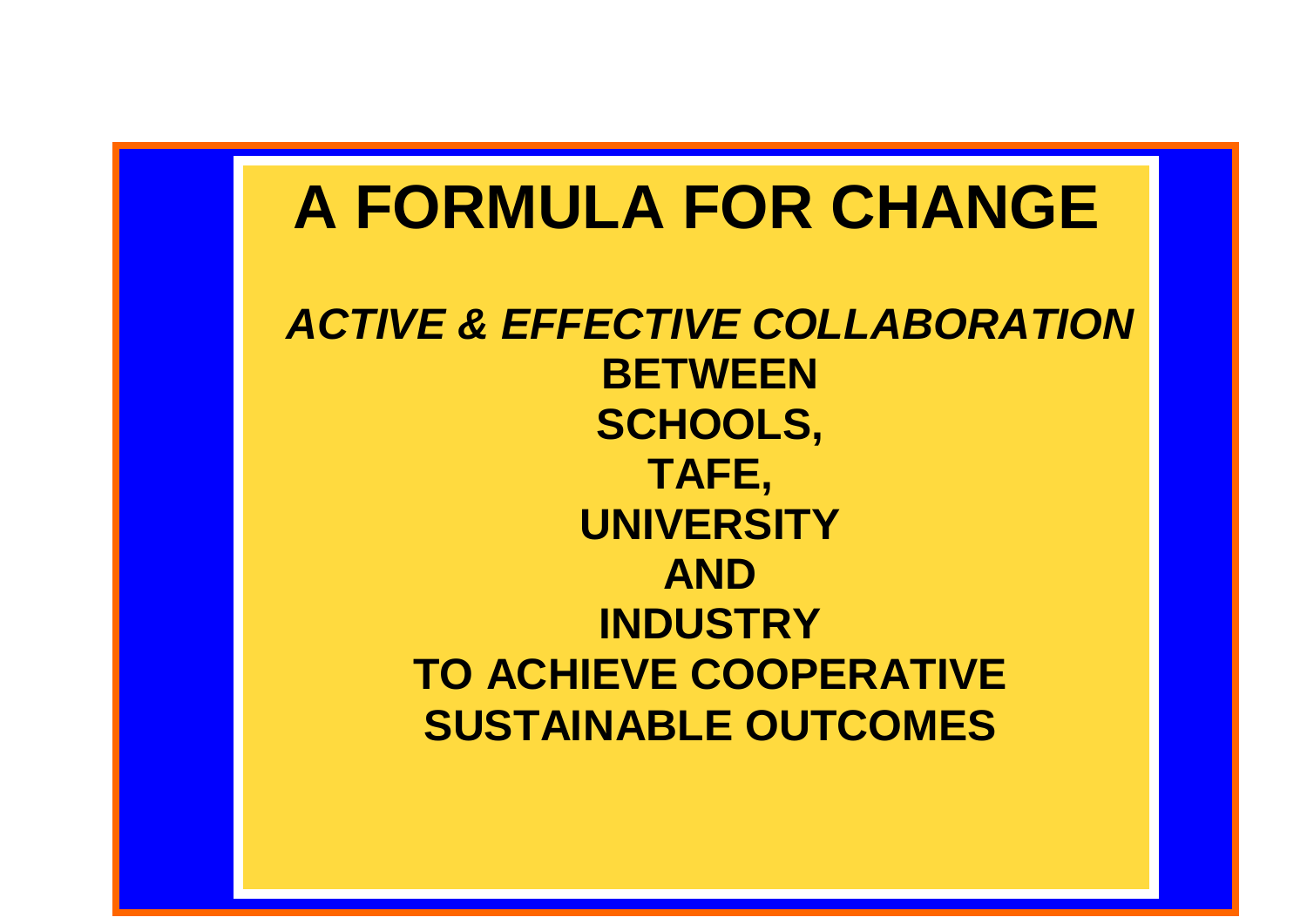## 11 **SOLUTION** *ACTIVE & EFFECTIVE COLLABORATION* **BETWEEN SCHOOLS, TAFE, UNIVERSITY AND INDUSTRY**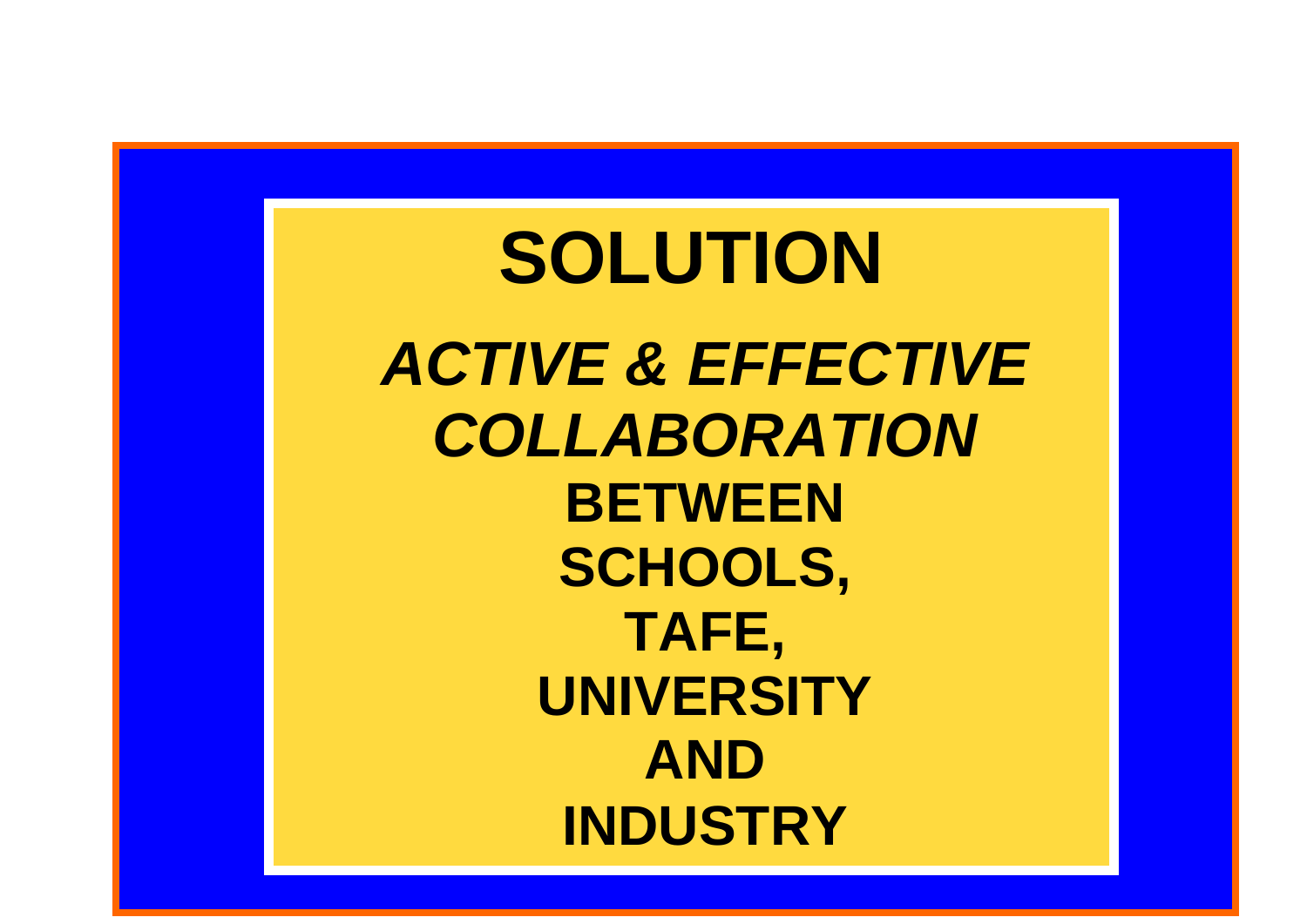**WHAT IS NEEDED TO CREATE AN EDUCATIONAL ENVIRONMENT?**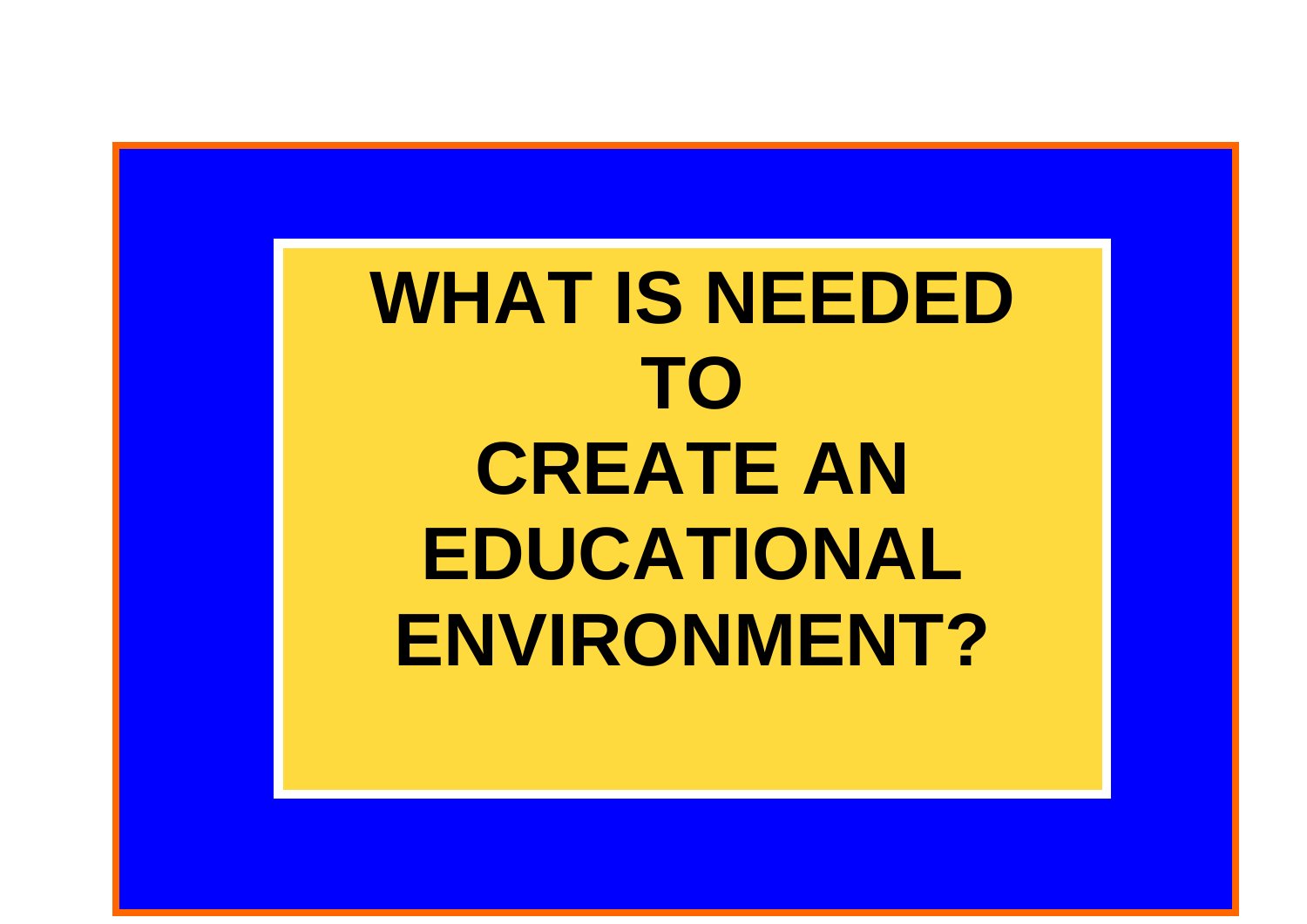# **WHO WOULD DRIVE THIS COLLOABORATIVE APPROACH?**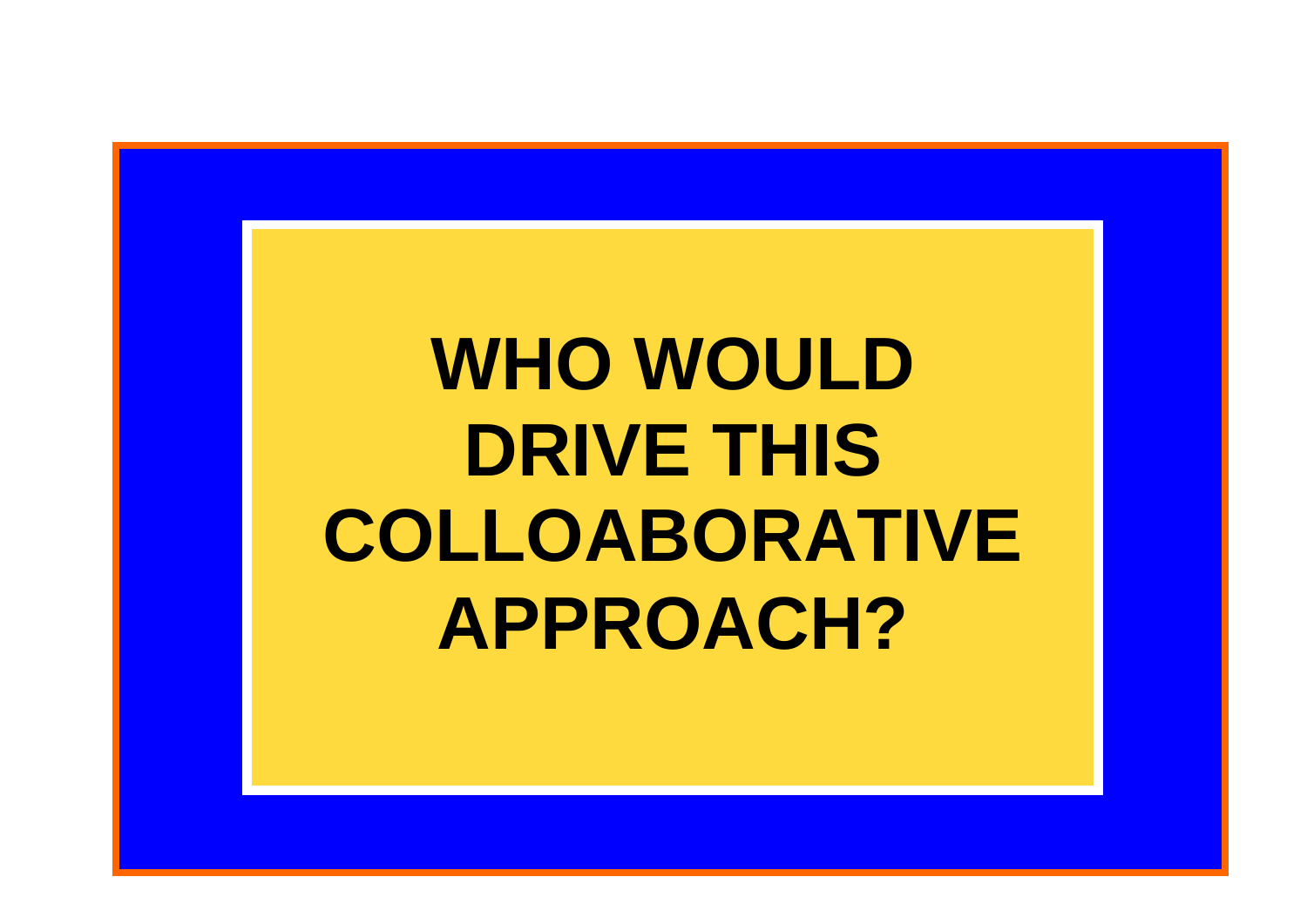# WHAT MANAGEMENT **STYLE?**

# **PARTICIPATORY MANAGEMENT &/OR SELF MANAGED TEAMS OR?**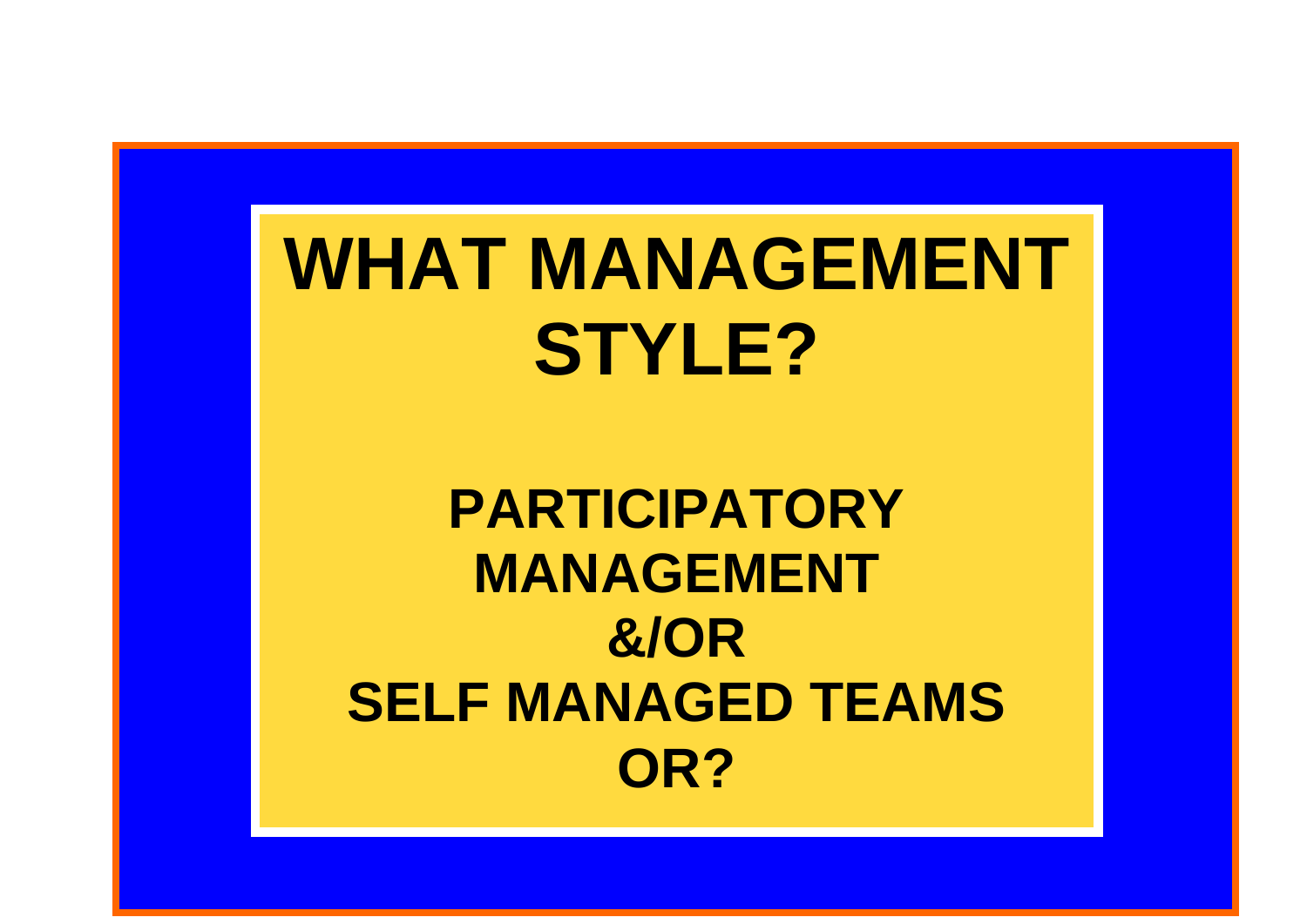**USE OF COMMUNICATION AND LINGUISTICS TO MAKE THE PARTNERSHIPS WORK**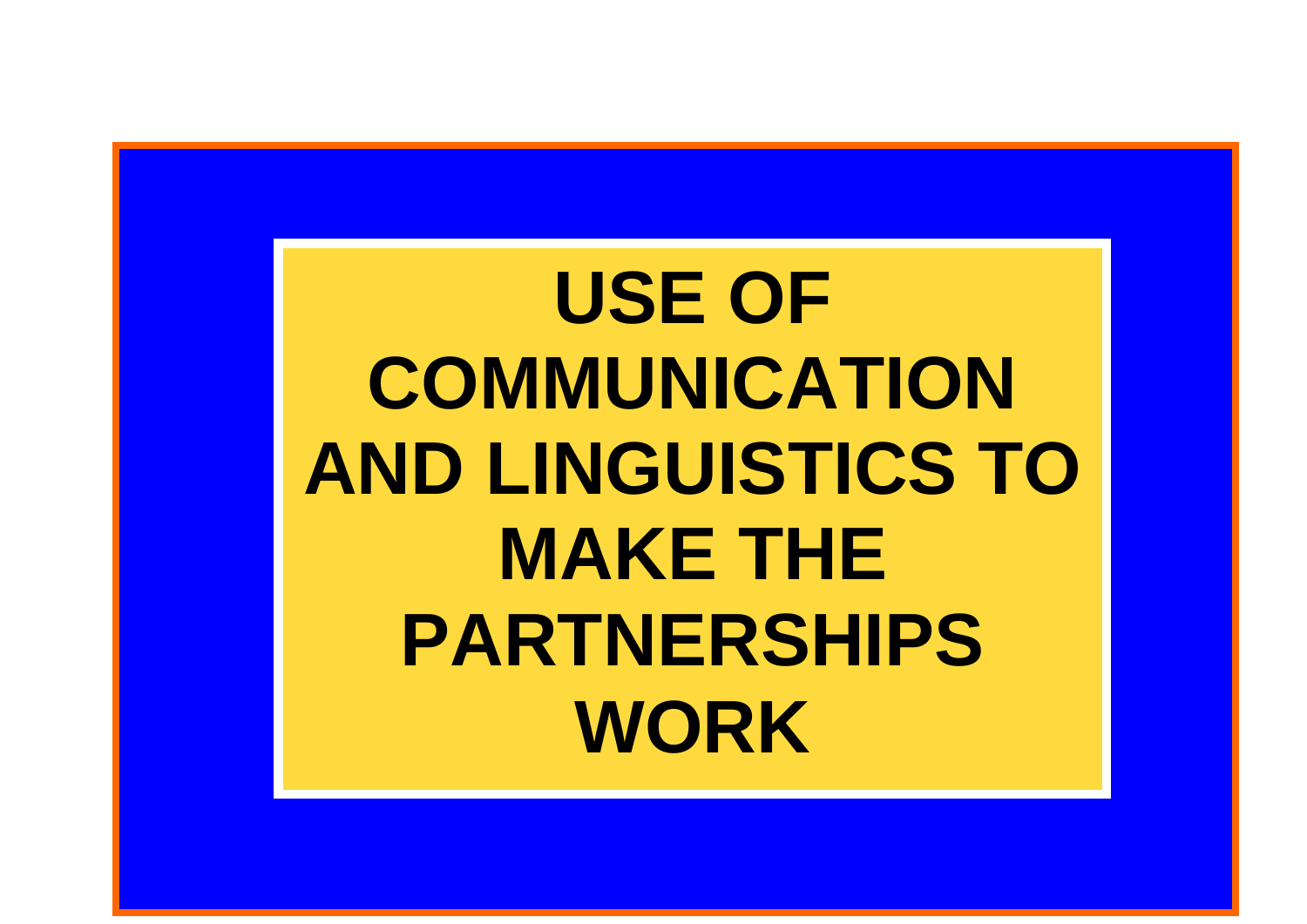**CAN THIS MODEL BE TRANSFERABLE TO ALL SECTORS?**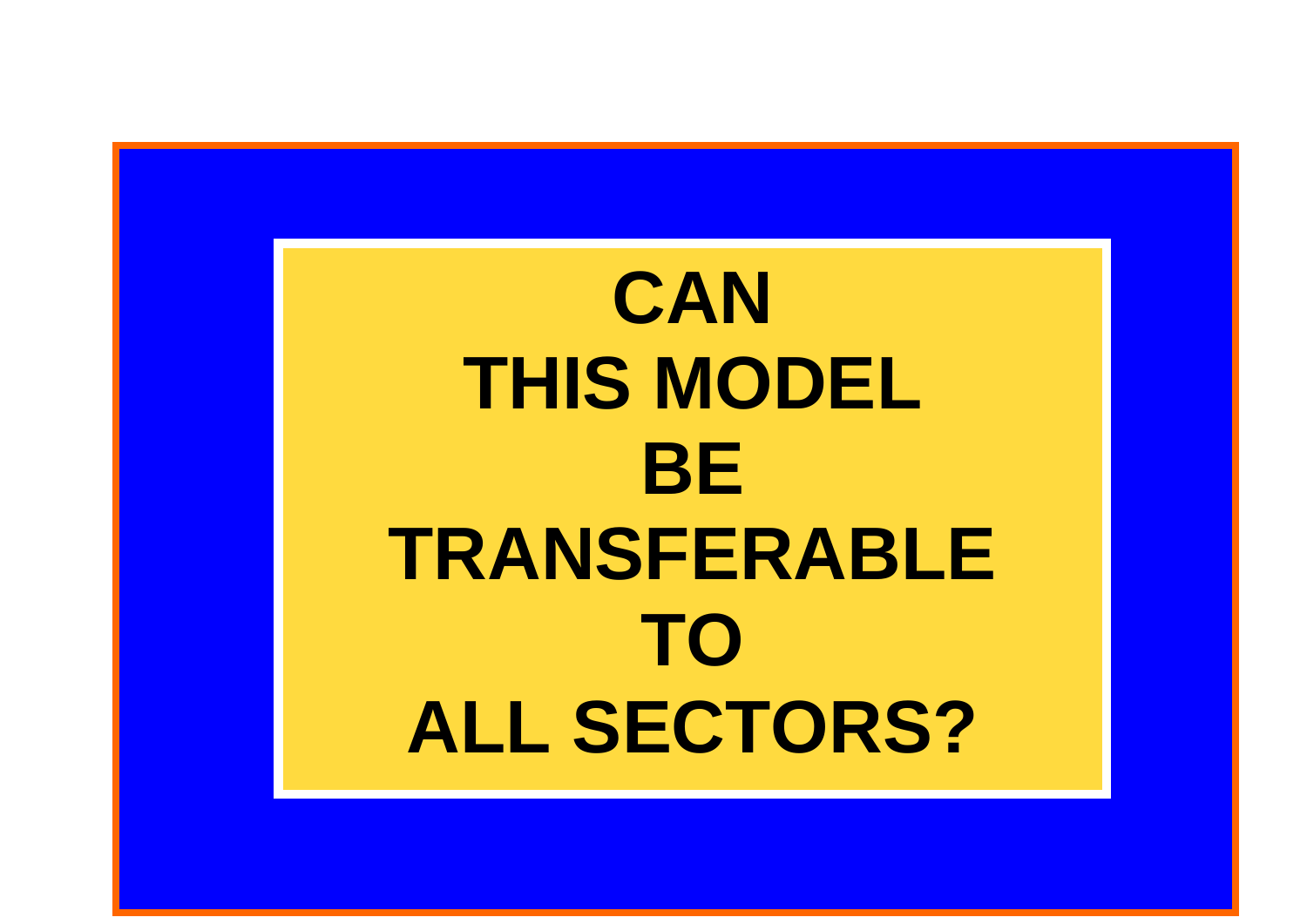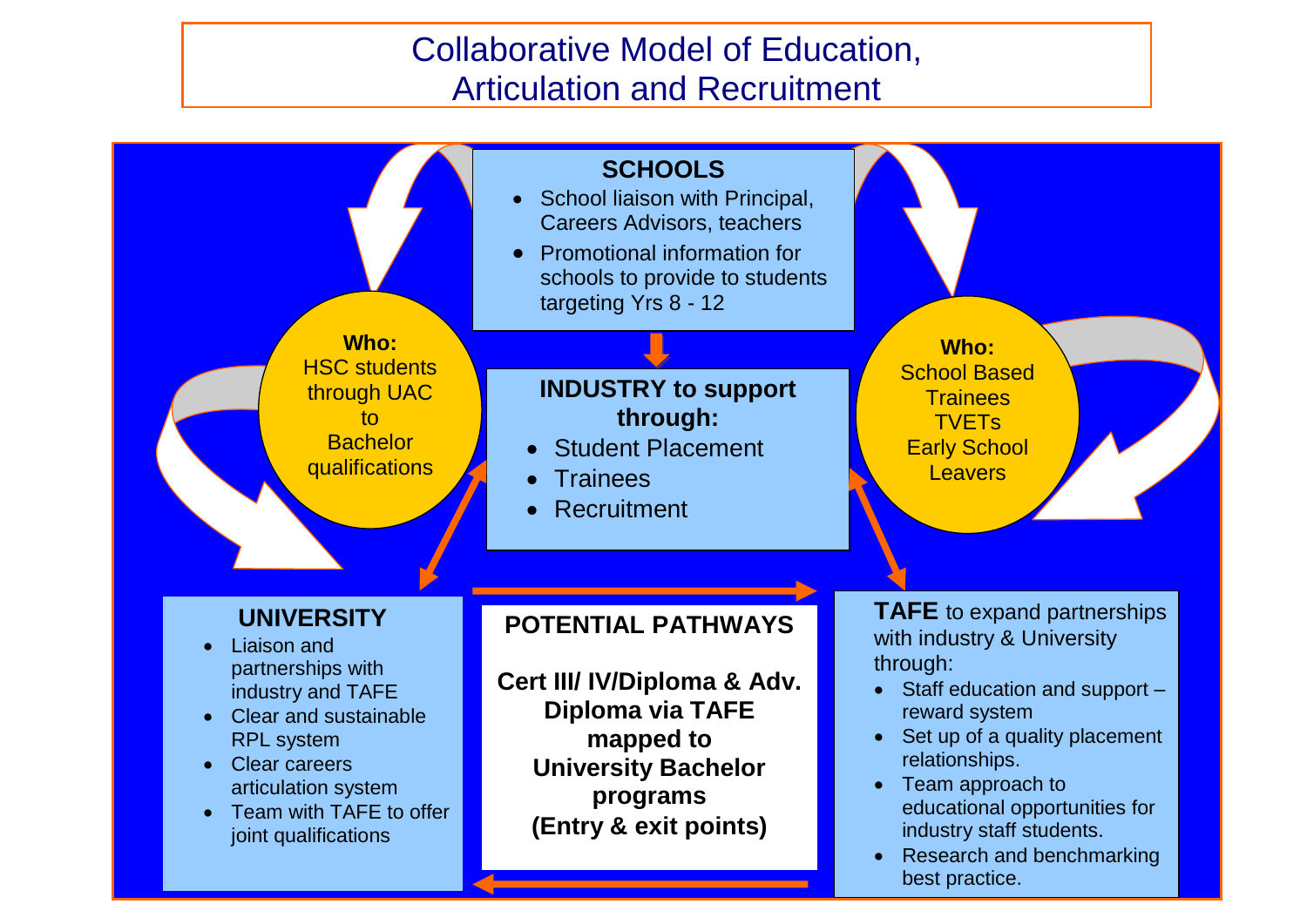**THOSE WHO ARE INTERESTED IN BEING INVOLVED IN A PILOT PLEASE COME AND PUT YOUR NAME DOWN!**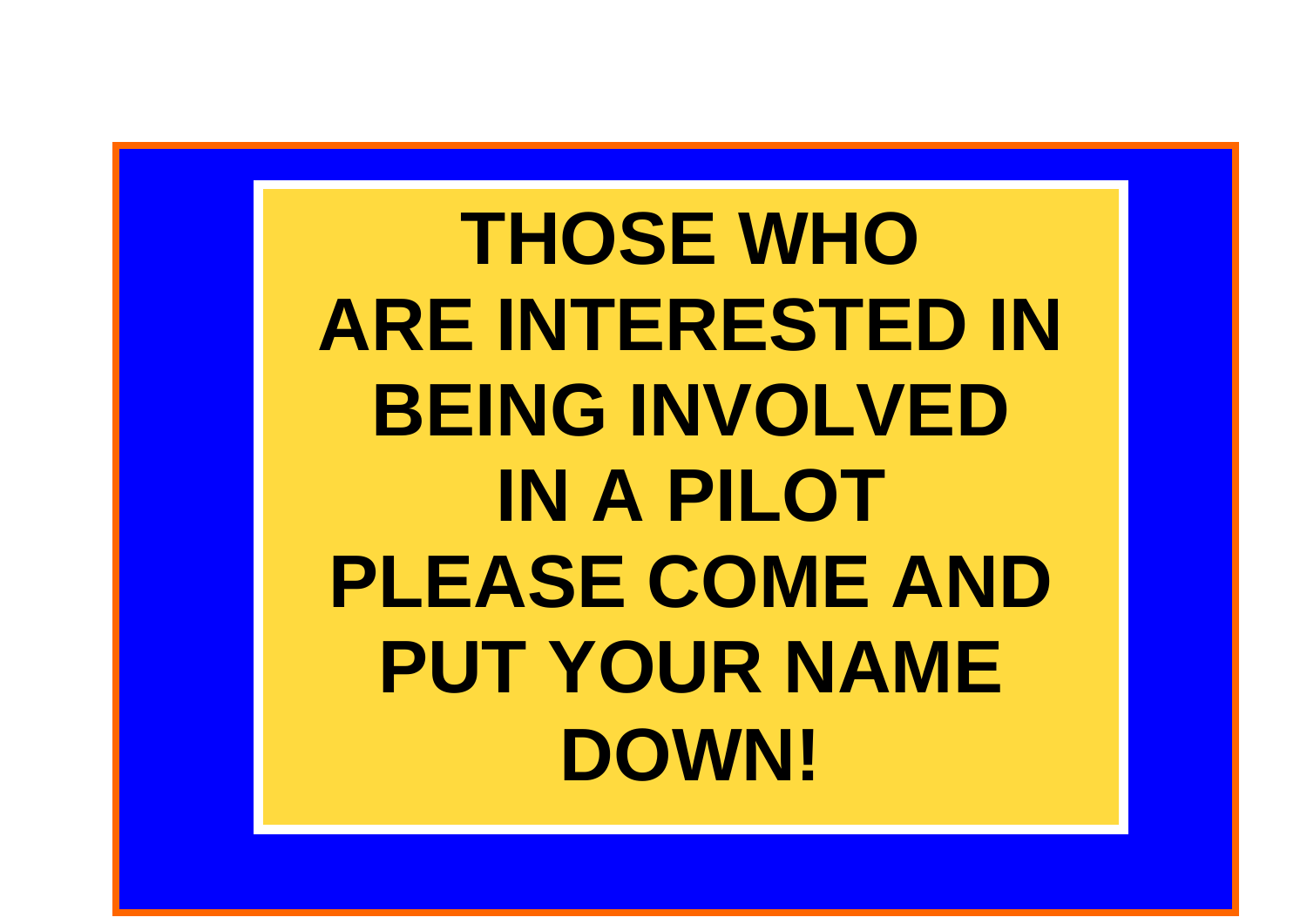#### **REFERENCES**

- Australian Government Department of Health and Ageing (2005) Research Program: Public Implications of an Ageing Population. Pilot Course documents, Newcastle University.
- Department of Education and Training (DET). (July 2007) 15-19 year olds Conference: Inspire, Prepare, Achieve. Sydney.
- Department of Education, Science and Training (DEST). (2002) Nursing Careers Pathways Project Pathways to Nursing Diversity. [Retrieved 17/07/07 via] [http://www.dest.gov.au/archive/highered/eippubs/eip01\\_16/10.htm](http://www.dest.gov.au/archive/highered/eippubs/eip01_16/10.htm)
- DEST (2002) The nursing workforce- 2010. Canberra. [Retrieved 12/07/07 via] www.aihw.gov.au/publications/hwl/nurslf99/nurslf99-c03.pdf
- Graduate Career Australia website- nursing and midwifery link [Retrieved 20/07/07 via] www.graduatecareers.com.au/content/search
- Hillman, K. (1999) The changing role of acute care hospitals. *Medical Journal of Australia. 170(7), 325-328.*
- Holmes, B. (2007) CBC News report: Nursing shortage a global problem: NSW Nurses Association Australia.
- International Council of Nurses. (2002c) Leadership for Change Project. [www.icn.ch/leadchange.htm.](http://www.icn.ch/leadchange.htm) [Retrieved 20/07/07].
- J. Jaworski (1998) Synchronicity: The Inner Path of Leadership. BK Publishers. San Francisco
- Johnstone, M-J. and Stewart, M. (2003) *Ethical issues in the recruitment and retention of graduate nurses: A national concern*. *Contemporary Nurse. 14 (3)p. 240.*
- Jones, J. and Cheek, J. (2001) The Scope of Nursing in Australian: A snap shot of the challenges and skills needed. Canberra: National review of Nursing Education [Retrieved 01/07/07 via] [www.dest.gov.au/highered/programmes/nursing](http://www.dest.gov.au/highered/programmes/nursing)
- Khoo, S, T. and Ainley, J. (2002) Longitudinal Surveys of Australian Youth (Lsay) Research report 41: Attitudes, Intentions and Participation. [retrieved 01/07/07 via] www.acer.com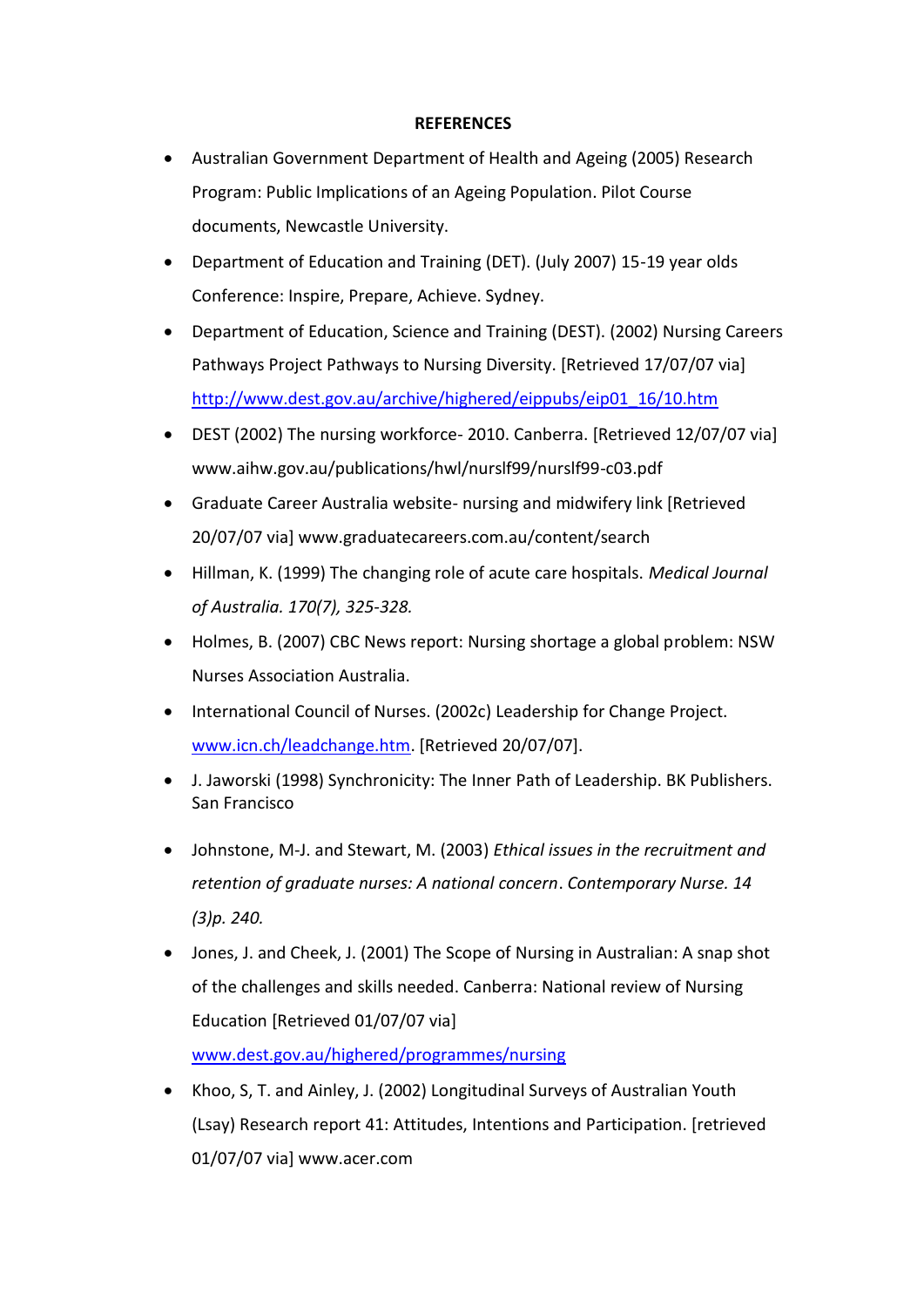- Levett-Jones, T. and Bourgeois, S. (2007) The Clinical Placement: An essential guide for nursing students. Churchill Livingstone. Sydney.
- Marks, G. N. (April 2006) Longitudinal Surveys of Australian Youth (Lsay) Research report 49: The Transition to full-time work of Young People Who Do Not Go to University. [Retrieved 01/07/01 via] [www.acer.com](http://www.acer.com/)
- Marks, G. N. (March 2007). Longitudinal Surveys of Australian Youth (Lsay) Research report 51: Completing University: Characteristics and Outcomes of Completing and Non-completing students. [Retrieved 01/07/01 via] [www.acer.com](http://www.acer.com/)
- McMillan, J., Rothman, S. and Wernert, N. (Dec 2005) Longitudinal Surveys of Australian Youth (Lsay) Research report 47: Non-apprenticeship VET Courses: Participation, Persistence and subsequent pathways. [Retrieved 01/07/01 via] [www.acer.com](http://www.acer.com/)
- National Nursing and Nursing education Taskforce. (December 2006) Final Report. [Retrieved 20/07/07 via] www.nnet.gov.au/
- National review of Nursing Education (2001-2002) *Our Duty of Care Report*. Commonwealth Ministers for Education, training and Youth Affairs and for Health and Aged Care. Includes eight separate report documents. [Retrieved 15/06/07] via

[www.dest.gov.au/archive/highered/nursing/pubs/duty\\_of\\_care/doc1-](http://www.dest.gov.au/archive/highered/nursing/pubs/duty_of_care/doc1-8.html#1) [8.html#1](http://www.dest.gov.au/archive/highered/nursing/pubs/duty_of_care/doc1-8.html#1)

- NSW Nurses Association (NSWNA). (2005) Bulletin Report and Media Campaigns: No Fix Without Student Nurses. [Retrieved 01/07/07 via] www. Nswnurses.asn.au/news/3036.html.
- NSW Nurses and Midwifery Registration Board (NMRB). (1999) Workforce Planning Report. Sydney.
- Kerka, S. (1997) *Developing Collaborative Partnerships.* Educational resource Information Centre (ERIC) Practice application Briefs, Ohio State University. [Retrieved 20/07/07 via] www.ericacve.org/docs/collab.htm
- Lamb, S. and Vickers, M. (March 2006) Longitudinal Surveys of Australian Youth (Lsay) Research report 48: Variations in VET Provision across Australian